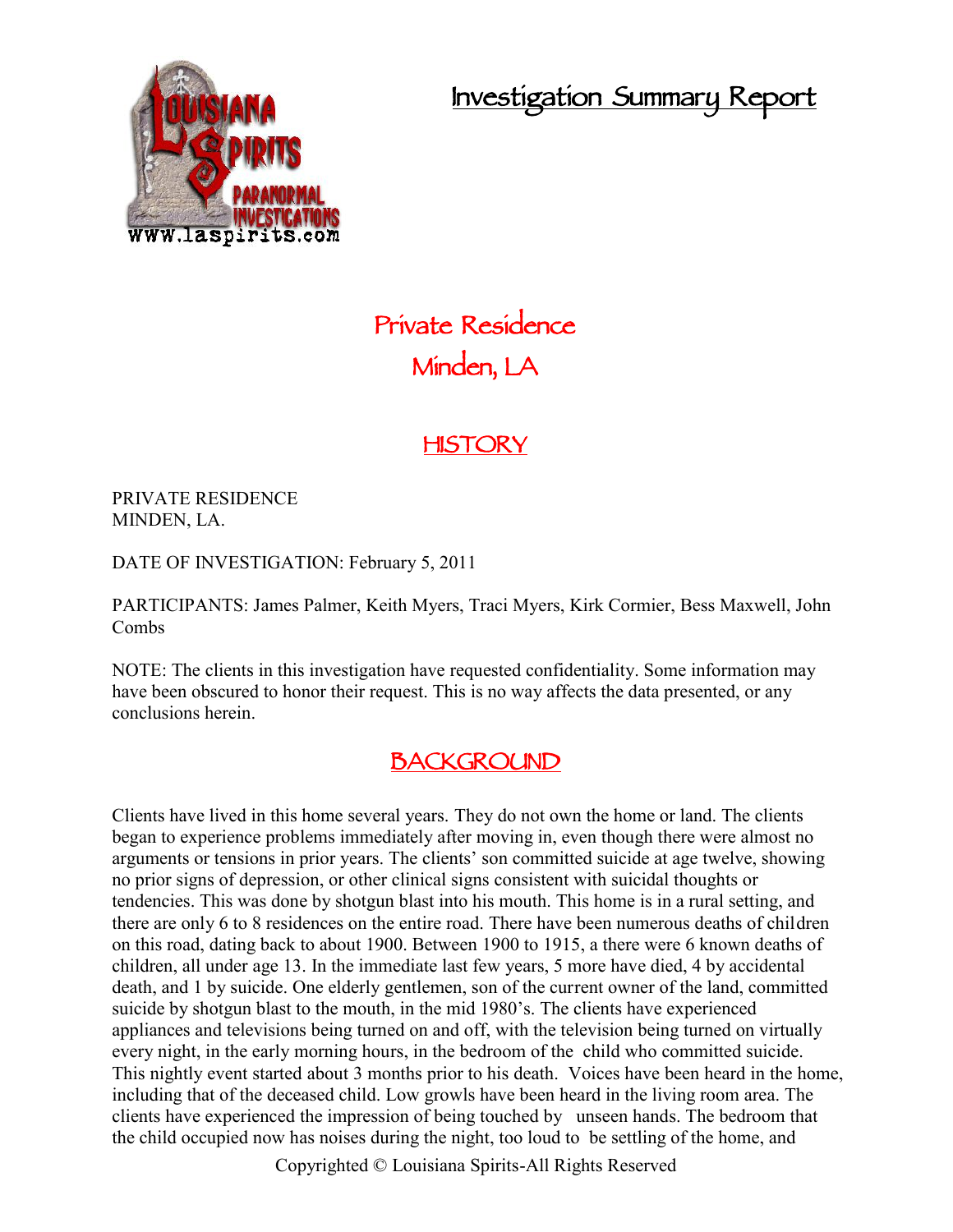consistent with objects being moved around. Noises consistent with someone tapping a cane on the wooden bed are heard, this tapping being a habit of the child. These noises have been recorded by the client, as well as EVP identified by family members and friends, as the voice of the deceased child. A family friend of the clients stayed with them recently. When the client went to open the child's bedroom door, she found it locked. The friend, blind, remained by the door while the client went to get the key. As the family friend turned the knob, and tried to open the door, the handle was turned from the inside, and the door opened inward. The client returned just in time to see the door open, and the friend relate that she had her hand on the knob when it was turned from the inside. Shortly before his death, the child took on the mannerisms of an old man. He started collecting walking canes, and old hats from prior times, with fishing lures in these hats. He began to walk in a different, more stooped fashion, while pretending to hold a shotgun at waist level, and saying, "Git off my property". These mannerisms were not part of his history until just prior to his death. The child purchased and downloaded from the internet, a telephone answering message, then transferred it to the family phone. It says, "Please leave a message. BOOM". The boom is a blast from a shotgun. The child committed suicide in the master bathroom. Several small child relatives, not knowing of the suicide in this bathroom, will not use this bathroom, or if bathed in there, refuse to remain alone. They have no qualms with the main bathroom.

Behind the clients' home is a small cemetery, containing at least the 6 graves of children under age 13, dates of death 1900 to 1915. This cemetery is completely overgrown, and the actual number of those buried there is not known. It is in a now heavily wooded area, with underbrush, making it difficult to find or see even the graves with grave markers that do remain. Near this is a small pond, but approximately 24 feet deep. An apparition of a female, dressed in clothing of the by-gone era, has been seen leaving the area of the cemetery, walking through the pasture near the pond. An apparition of a small male child is reported by the pond, and is reported to have spoken to those at the pond. The clients have made an attempt at having a formal clearance of this home by a Catholic priest. The clients are Catholic, and indicate the ritual was cut short, and not properly performed. The priest later advised the aunt of the client that he was frightened by the atmosphere of the home immediately upon entering, and did not wish to remain there, even for the time it would take to perform the ritual properly. Through the aunt, he advised the clients to move. Current visitors and family members report that the child's bedroom is still heavy in atmosphere. The home is also noted to have many incidences of hot and cold spots, where they can not be explained by natural means.

EQUIPMENT: Digital cameras, Digital audio recorders, Various EMF meters including Tri- Fields, Motion Detectors, Ion Counters, Digital thermometers, Infrasound detection equipment, and PEAR REG-1 units for the detection of anomalous human consciousness with software on Hewlett Packard computers.

### **INVESTIGATION**

At the time of investigation, in the areas tested, no anomalous still photos, anomalous video, or anomalous motion was noted. No infrasound or high positive ion counts were detected. Temperature extremes, due to weather conditions, were not able to be reliably checked. No EVP voices were recorded. However, the deceased child, just prior to his death, had a habit of while lying in his bed, he would tap one of the wooden canes he collected on the wood of the bed. This noise has been noted several times since his death, at various times, in his bedroom. On the night of the investigation, this noise was noted by both investigators Kirk Cormier and James Palmer. This noise is different and distinct from wood popping, cracking, or settling of the house itself. It

Copyrighted © Louisiana Spirits-All Rights Reserved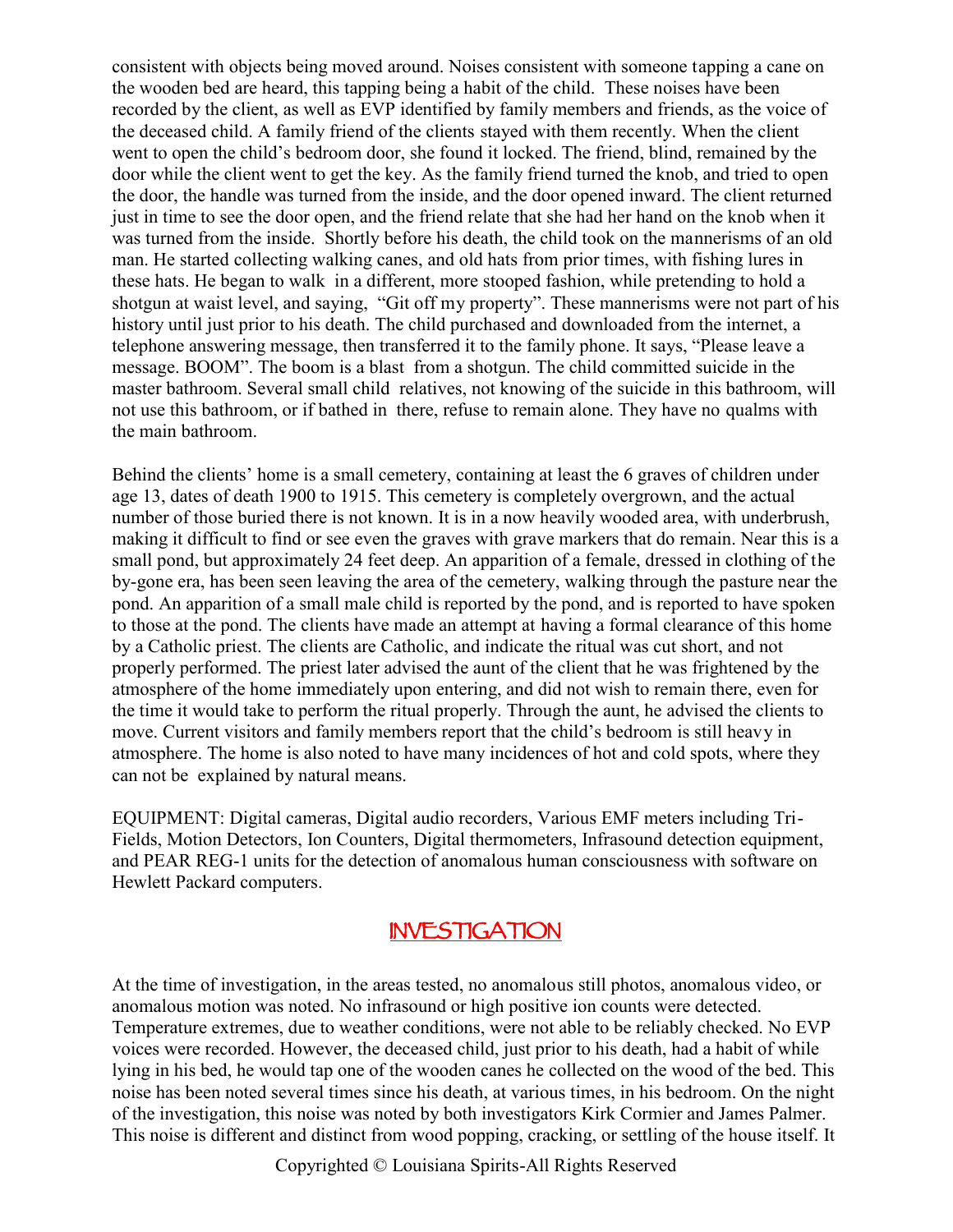was digitally recorded, although we cannot say its exact source, no source was noted in the room at the time of the tapping, that the noise could be naturally attributed to. Just as the investigation began, I, John Combs, entered the above bedroom, with a Tri- Field natural EMF meter in hand. About two feet inside the door, a five to six second series of quick EMF spikes were noted, with no natural cause near enough to cause the rapid spikes, and the event could not be duplicated, checking throughout the night.

At about 9:00 PM, in the above bedroom, a Hewlett-Packard computer with a voice dictation program, was set up in the bedroom, otherwise unoccupied and observed on insure an empty room and no voices that could be recorded by the dictation program. After about 15 minutes, the computer was checked, and the following message had been recorded: "Will at that go up. But I will to the". The message had to physical cause to be printed, that could be observed or heard during the 15 minute run. It is noted that the content of the message is vague, as well as incomplete, and has no value in its actual substance, except as an anomaly in its origin. The computer that this message was recorded on was later set up to charge at my home later in the evening, and a computer printer hooked up. All performed normally. The next morning, I worked on this computer for about two hours, mostly performing research and returning mail. I never called up the dictation program, Microsoft Works where the program was recorded, or accessed documents, where the data was stored. At about 10:00 AM that morning, the computer printer came on, and the above Minden message was printed, without any program called up, or having to be shutdown, after printing. The message was printed as I was composing an e-mail. There is no known reason for the message to have been either called up or printed, nor has any subsequently been found.

# **CONSCIOUSNESS DETECTION - PEAR REG-1 UNITS**

This testing is passive in nature and designed to detect through quantum tunneling, the probability that a human type consciousness may be present affecting the REG- 1 units, when all incarnate consciousness has been removed from the areas of testing. The minimum reporting standard for this type of testing is p< .05, with the . 05 being the probability that the event could be the result due to chance alone in the probability distribution. A total of 31 tests were run. At the minimum reporting standard of .05, we could expect to receive 1.55 false positive tests, due to chance. The mean score of the 13 positive tests actually received was p< .031054, for a corrected expectation of .96 tests as false positive. The 13 tests received greatly exceeded the expected chance score of 1 test, as a false positive. The tests and scores were as follows:

Washroom5  $z = 2.254$  p $\leq$  012098 Washroom7  $z = 2.470$  p  $\leq 0.006756$ MasterBR1 z= 1.933 p< .026618 MasterBR3  $z=$  2.116 p < .017172 MainBath1  $z=1.777$  p< .037784 BR2testC z= 1.693 p< .045228 LivingRoom1  $z = 1.710$  p  $\leq$  043633 LiningRoom2  $z=1.733$  p< .041548 BedRoom1testE z= 1.657 p< .04876 BedRoom1testF z= 1.728 p< .041994 MasterBath1 z= 2.033 p< .021026 MasterBath2  $z=$  2.116 p < .017172 MasterBath3 z= 1.707 p < .043911